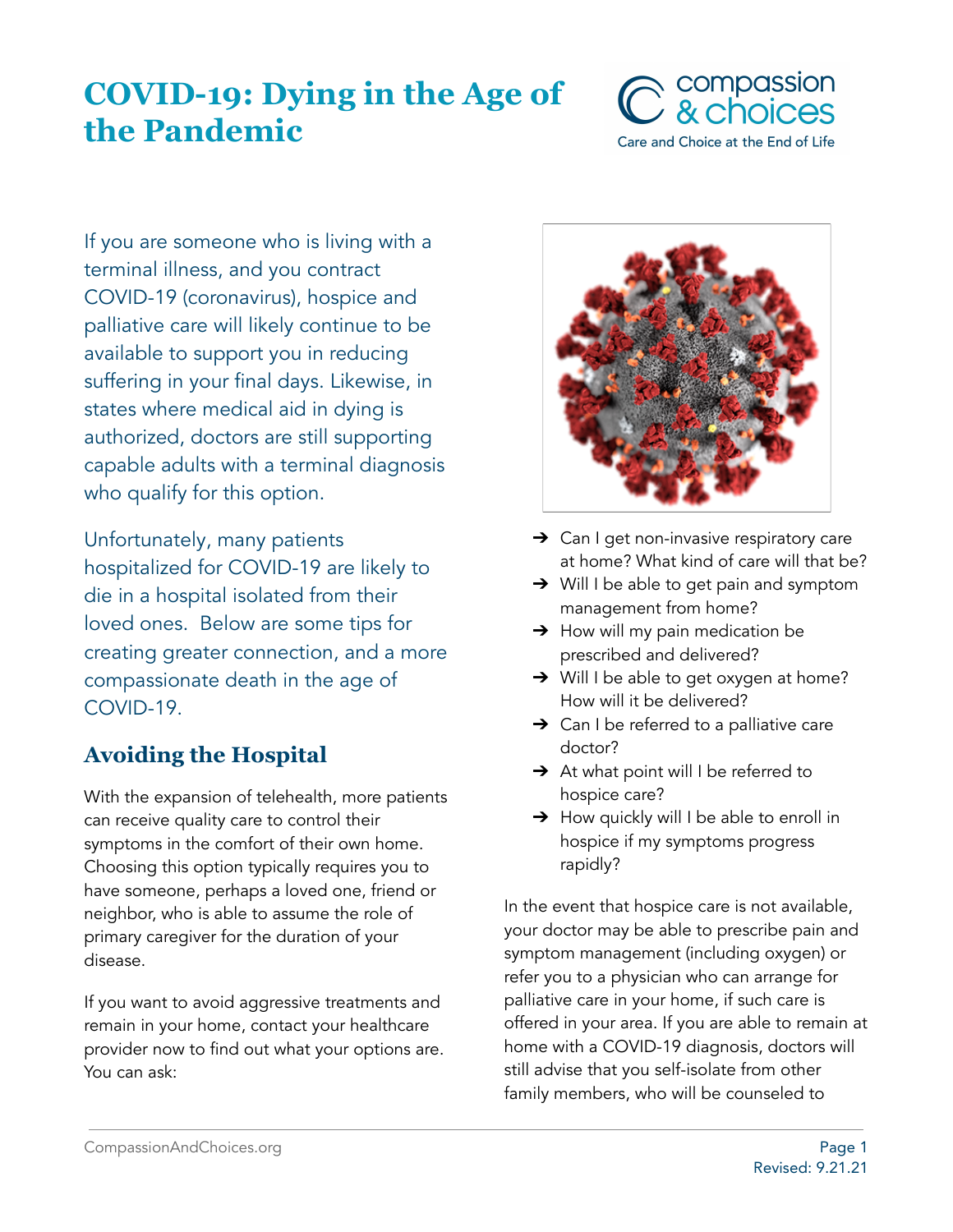come into your room only when necessary. This is important for their safety.

# **Saying Goodbye**

### When You Are Sick

Healthcare professionals and loved ones alike are doing everything possible to try to ensure people are not alone when they die. For example, in the hospital, healthcare providers are working hard to be with the patient during those final moments and connecting them to their loved ones. Here are some ways people are saying their goodbyes to their loved ones:

- → Video conference. If you aren't able to use the phone or computer, ask the person who is caring for you (a healthcare provider in the hospital, your hospice provider at home) to make the call on your behalf and hold the device to you for speaking.
- ➔ Window visits. Ask your loved ones to visit you through your window. To make the time last, ask them to create cards and share posters with you.

## When You Are Well

Most people envision that they will die at home, surrounded by their loved ones. There is a certain intimacy to the moment that brings about closure. Families come together, learn what is important to each other and say goodbye.

These are precious moments that help to make a difficult time a little bit better. Those who have a severe case of COVID-19 are robbed of this precious goodbye with their loved ones. For many, the last time they see their families in person is the moment they leave for the hospital. That's why we encourage you to do a

"life review" now, and create closure while you can. There are several ways to do a life review:

- $\rightarrow$  More simply. Talk with your loved ones, tell them stories, or share personal moments.
- → More formally. Complete the [Stanford](https://med.stanford.edu/letter.html) Letter [Project,](https://med.stanford.edu/letter.html) which gives you a structured way to examine your life, acknowledge important people in our life and seek forgiveness if needed.

Regardless of the option you choose, take the time to say what's important to you before you leave for the hospital. There is no harm in sharing these sentiments now, even if in the end you recover and return home.

## Memorializing Your Loved One

During the COVID-19 pandemic, social distancing is making a traditional funeral impossible, depriving families of that intimate time to grieve together. There are options that allow you to recognize your loved one and bring closure to their death, particularly if you were not able to be there in person:

- → Funeral Homes. Many funeral homes continue to offer services that still honor social distancing. They may offer:
	- ◆ Traditional services as long as the gathering is fewer than 10 people.
	- ◆ Video recording or live-streaming services. These can be public on the funeral homes' Facebook page or website, or made private and only accessible to those with the link that can be shared with friends and family.